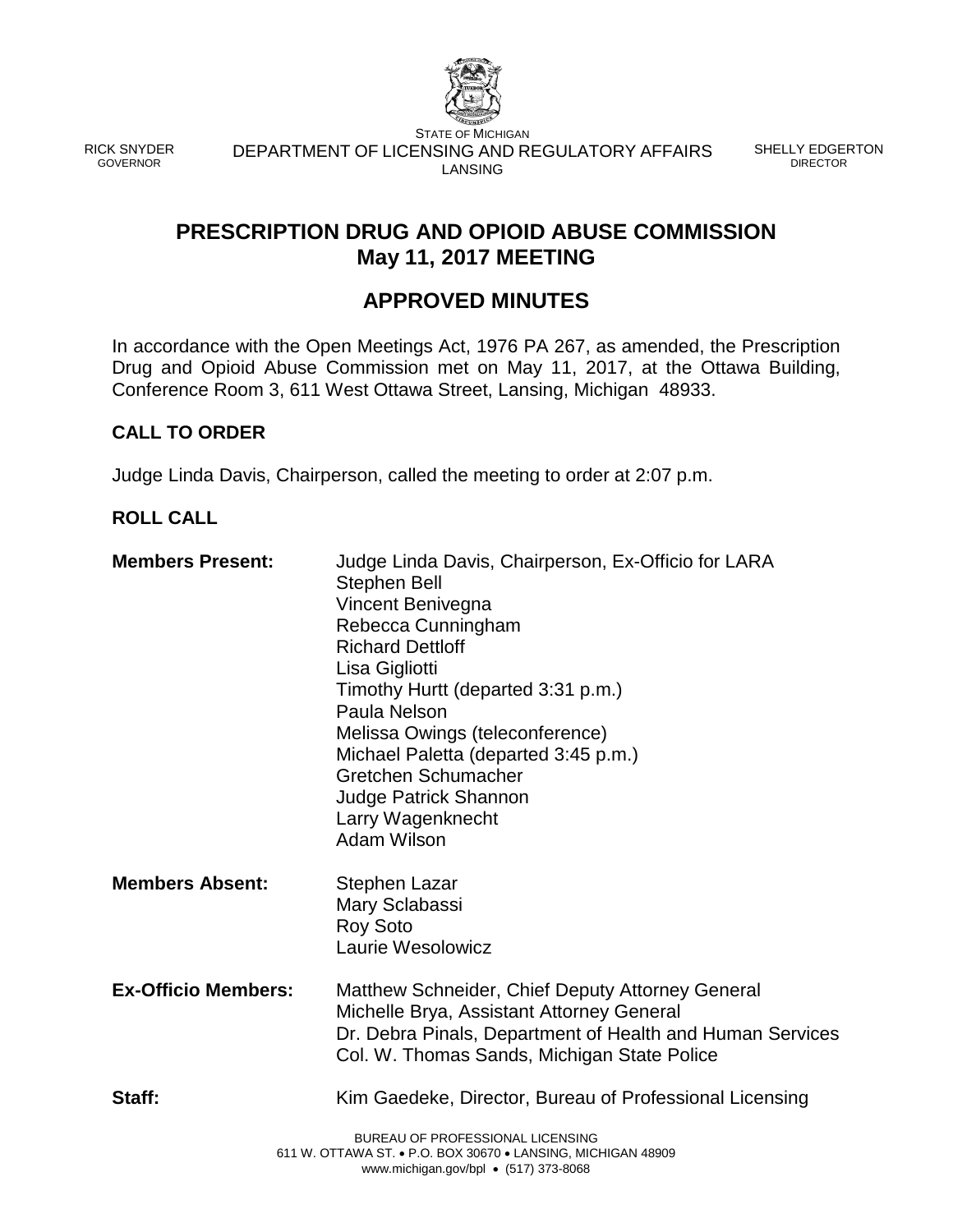Cheryl Pezon, Deputy Director, Bureau of Professional Licensing Nakisha Bayes, Board Support, Boards and Committees Section Weston MacIntosh, Analyst, Boards and Committees Section Ron Hitzler, Analyst, Boards and Committees Section

## **APPROVAL OF AGENDA**

MOTION by Wagenknecht, seconded by Bell, to approve the Agenda as presented.

A voice vote followed.

MOTION PREVAILED

## **APPROVAL OF MINUTES**

MOTION by Bell, seconded by Cunningham, to approve the minutes from February 23, 2017 as written.

A voice vote was followed.

MOTION PREVAILED

## **PRESENTATION ON OPEN: DR. CHAD BRUMMETT, DR. JEN WALJEE AND DR. CAITLIN KHLASA**

Dr. Brummett and Dr. Waljee, presented on behalf of the Opioid Prescribing Engagement Network (OPEN) and explained the purpose of OPEN. (Please see Addendum #1).

Drs. Brummett and Waljee provided data about the common starting point for drug addiction for opioid users with their PowerPoint presentation. (Please see Addendum #2).

A unique feature of OPEN is the promotion of drug take-back programs and events to encourage the removal and disposal of unused post-surgery prescriptions. (Please see Addendum #3)

## **PRESENTATION ON HOPE NOT HANDCUFFS: KATIE DONOVAN**

Katie Donovan introduced herself to the Commission. Ms. Donovan is the Executive Vice President of Families Against Narcotics (FAN).

Ms. Donovan reported that law enforcement officials have realized that the opioid issue cannot be resolved by arresting addicts. Hope Not Handcuffs has assisted law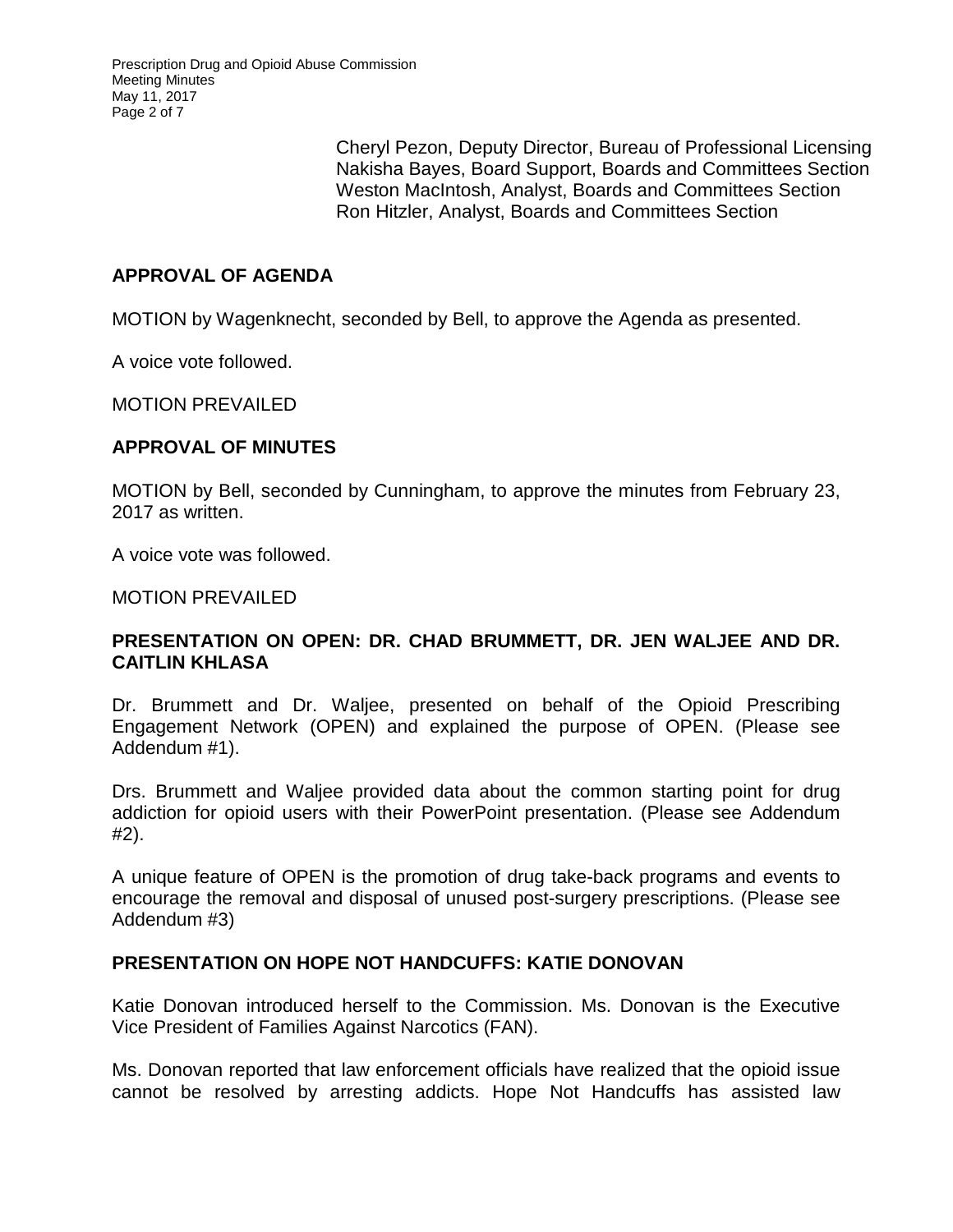Prescription Drug and Opioid Abuse Commission Meeting Minutes May 11, 2017 Page 3 of 7

enforcement in providing assistance to addicted individuals that request help without the fear of being arrested. Following the treatment, the individual goes into the post-detox. They are paired with a recovery coach. The individual's living environment will be evaluated, and they will be placed into an out-patient program. Hope Not Handcuffs understands that to help an individual overcome their addiction, the after-care of the individual is important to their recovery. Hope Not Handcuffs provides services in 29 states.

Ms. Donovan stated that as of February 1, 2017, 186 individuals have been placed into treatment with Hope Not Handcuffs. The current relapse rate is around 70%. The program is reaching out to medical centers to request help in providing medical assistance to individuals upon their release from in-patient care.

Hope Not Handcuffs is for adults, although adolescents may be accepted into the program.

## **OLD BUSINESS**

## **MAPS Update**

Gaedeke reported on the MAPS update that launched on April 4, 2017. As of May 4, 2017, the average number of searches performed on the new system was 15,000 per day. Prior to the launch, the search average was 8,500 searches per day. On April 4, 2017, the average processing time for a search was two seconds. As of Monday, May 8, 2017, the average processing time for a search was 0.4 seconds. Prior to April 4, 2017, the average processing time for a search was 5-10 minutes.

There are 21,000 registered users to the updated MAPS. Of those, 18,612 are health professionals. (Please see Addendum #4)

Gaedeke explained that there are close to 53,000 prescribers in Michigan. Less than half of the prescribers have registered for the updated system. The goal of the updates is to refine the Department's analytics to help identify individuals who are overprescribing. Gaedeke directed the Commission to the Controlled Substance Prescribing handout for examples of overprescribing cases that the Department has encountered. (Please see Addendum #5)

## **Legislative Update**

Pezon directed the Commission to the BPL Opioid Legislation Report for May 2017. (Please see Addendum #6).

Col. Sands explained that he feels the Michigan State Police's (MSP) role is similar to the Department's Drug Monitoring Section. He would like to know if the statute could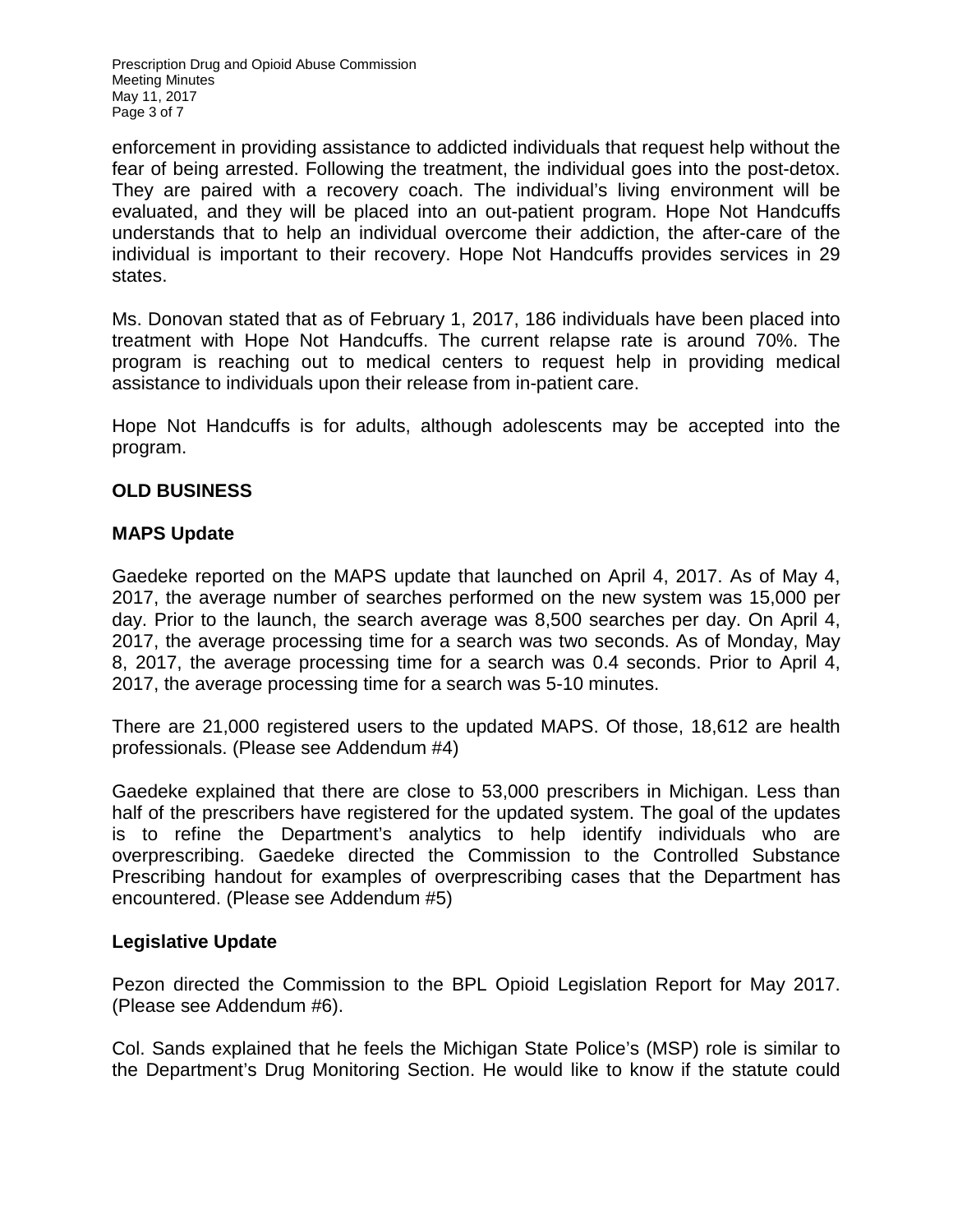Prescription Drug and Opioid Abuse Commission Meeting Minutes May 11, 2017 Page 4 of 7

allow law enforcement to have direct access to MAPS. Law enforcement is currently required to submit a request for the information.

Bell voiced concern about law enforcement having direct access to MAPS. He is worried about the system getting abused by law enforcement. He also inquired whether all requests that have been submitted have been approved and he wanted to know the justification and reason why law enforcement needed direct 24/7 access to the system.

Gaedeke explained that some requests have been denied. To obtain information from MAPS, law enforcement must submit a request that that is related to a bon-a-fide drug related investigation. She also explained that most states do not allow law enforcement to have direct access to their systems. They require a subpoena or warrant to be submitted.

## **COMMITTEE REPORTS**

#### **Treatment Subcommittee**

The Treatment Subcommittee provided a summary of the subcommittee meeting. The Commission did not have any questions for the committee and there was no discussion.

#### **Regulation/Enforcement Subcommittee**

The Regulation/Enforcement Subcommittee provided a summary of the subcommittee meeting. The following motions were made:

MOTION by Bell, seconded by Shannon, to propose opioid awareness training for the health boards that prescribe opioids and other narcotics.

Discussion was held.

A voice vote was taken.

MOTION PREVAILED

MOTION by Bell, seconded by Benivegna, to draft a letter to the Federal Government, requesting that Veteran's Affairs and methadone clinics be required to register on MAPS.

Discussion was held.

A voice vote was taken.

MOTION PREVAILED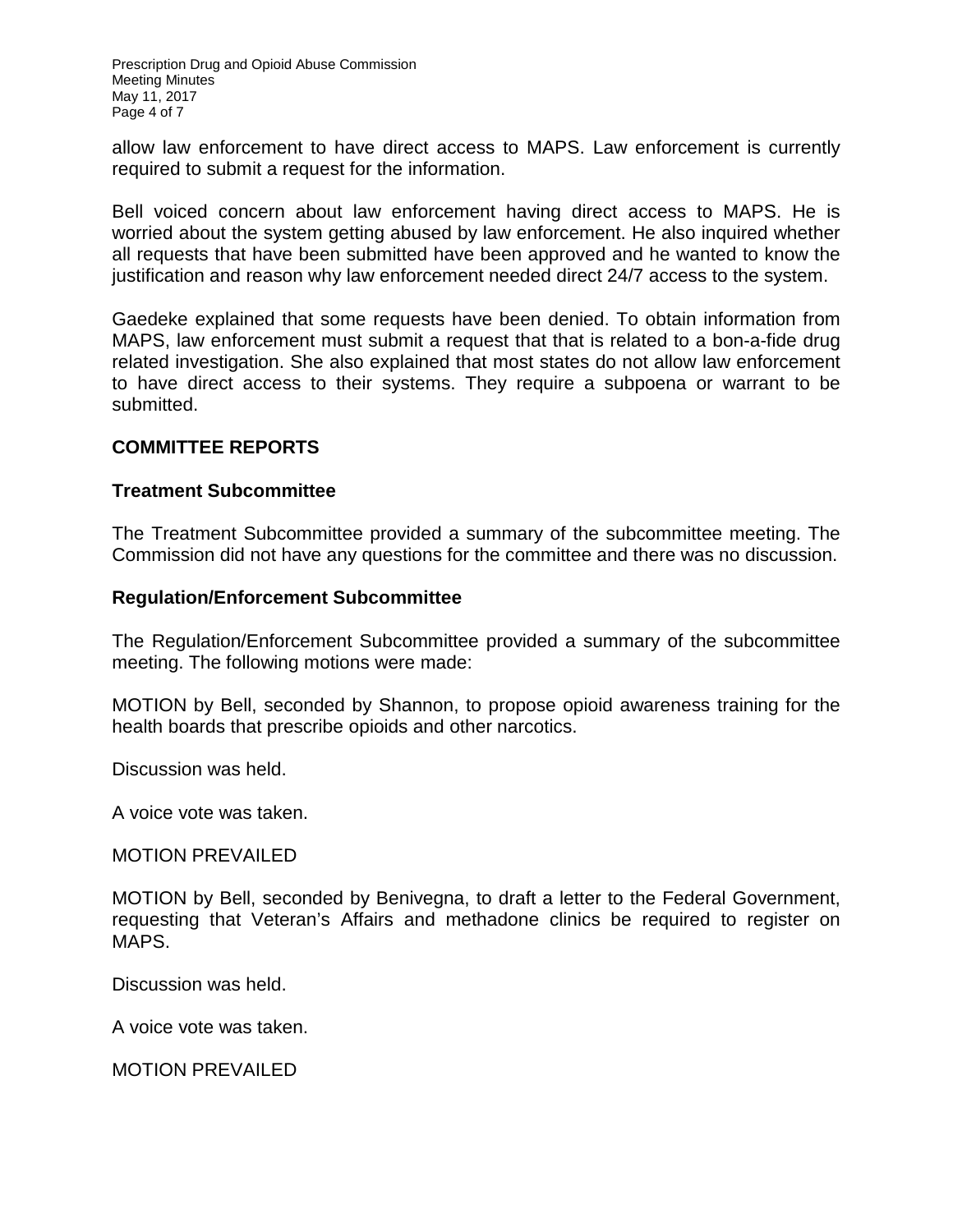Prescription Drug and Opioid Abuse Commission Meeting Minutes May 11, 2017 Page 5 of 7

### **Policy/Outcomes Subcommittee**

The Policy/Outcomes Subcommittee provided a summary of the subcommittee meeting. The following motions were made:

MOTION by Shannon, seconded by Bell, to propose legislation to fully fund a Michigan Office of Drug Policy.

Discussion was held.

A voice vote was taken.

MOTION PREVAILED

#### **Prevention Subcommittee**

The Prevention Subcommittee provided a summary of the subcommittee meeting.

Benivegna inquired about whether there was a budget available for the Commission to use toward its purpose.

Pezon explained that there is no budget from LARA. However, she encouraged the subcommittee to come up with prevention activities they would like to have and the Department will look for funding.

#### **CHAIR REPORT**

Davis expressed frustration with the Commission members regarding their responsiveness to meeting requests. Davis requested that the Commission members reply to meeting requests and correspondence regarding the commission in a timely manner.

Davis explained that there are programs and services locally that are filling the same purposes. She would like to be able to locate these programs and services and try to get them working together to save on resources. She requested that if any Commission members are aware of community programs and services, to please share the information with the Commission.

#### **DHHS UPDATE**

Dr. Pinals inquired if anyone had questions regarding the MDHHS Opioid Recommendations Document, dated April 20, 2017. (Please see Addendum #7).

Dr. Pinals stated that the activities that would be carried out by the proposed Michigan Office of Drug Policy are currently being handled by DHHS.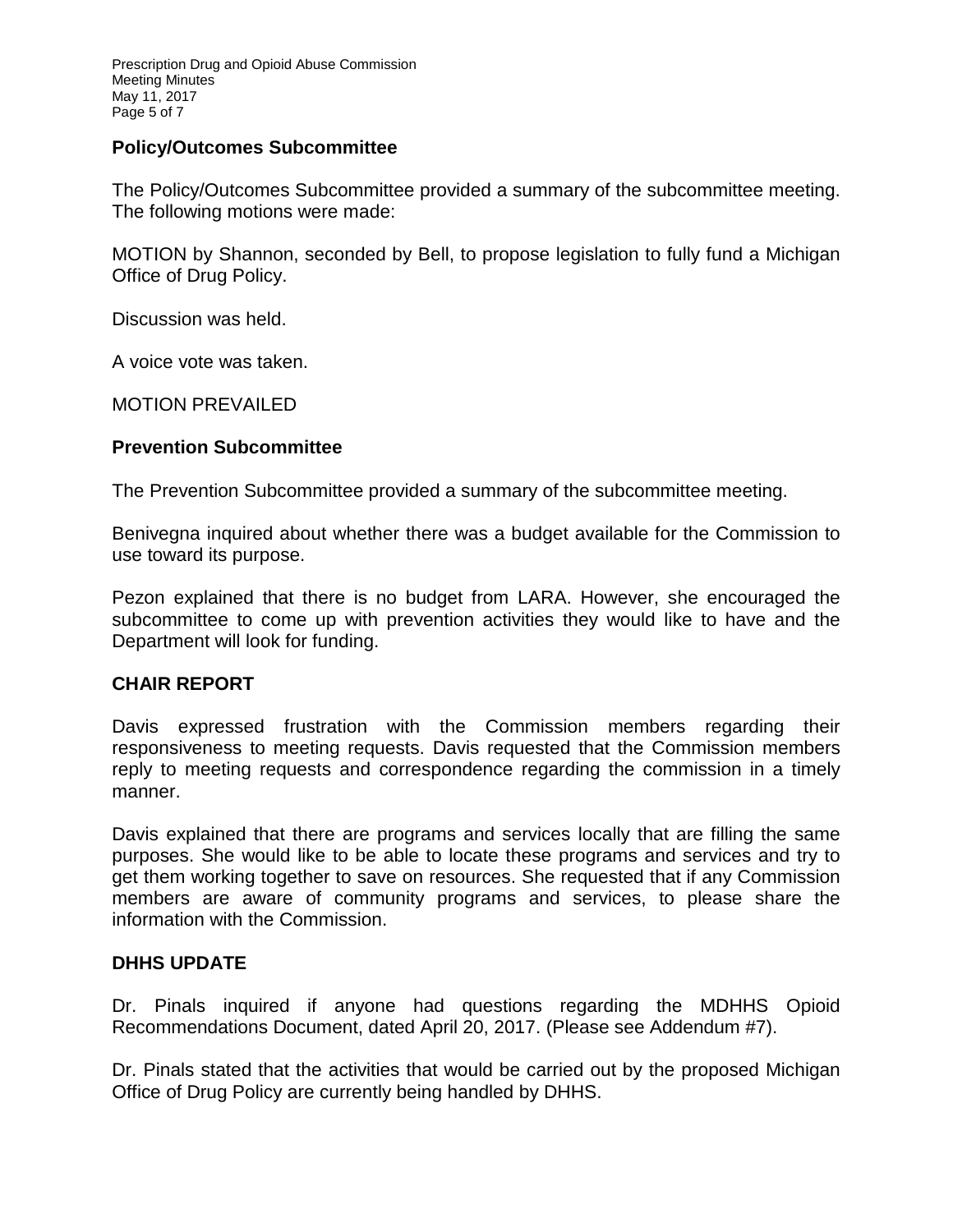Prescription Drug and Opioid Abuse Commission Meeting Minutes May 11, 2017 Page 6 of 7

Dr. Pinals provided an overview of some of the applications for the \$16 million grant that DHHS has received. Some of the proposals pertained to:

- Media campaign targeting the risks of use and prescribers
- Partner with LARA
- Establish Michigan OPEN 2 to expand education and outreach to primary care providers and dentistry
- Working with the Tribes
- Expand education on treatment and referral to ensure appropriate screenings
- Partner with MDOC to provide re-entry services and aid to individuals exiting the prison system
- Work with the Angels from Hope Not Handcuffs
- Work with the University of Michigan's Michigan Opioid Collaborative by using tele-medicine to assist treatment professionals in other regions

## **DEPARTMENT UPDATE**

Hitzler summarized two draft letters. The first is from the Commission to Governor Snyder. The second is from Governor Snyder to Mark Chassin, President and CEO of the Joint Commission. (Please see Addendum #8 and Addendum #9). Hitzler requested that the Commission approve or deny the drafts as written.

MOTION by Gigliotti, seconded by Shannon, to approve the letter from the Commission to Governor Snyder as written.

Discussion was held.

A voice vote was taken.

MOTION PREVAILED

MOTION by Gigliotti, seconded by Shannon, to approve the letter from Governor Snyder to Mark Chassin with the following addition:

In the final paragraph, request that the Joint Commission remove the three questions from the Hospital Consumer Assessment of Healthcare Providers and Systems (HCAHPS) petition.

Discussion was held.

A voice vote was taken.

MOTION PREVAILED